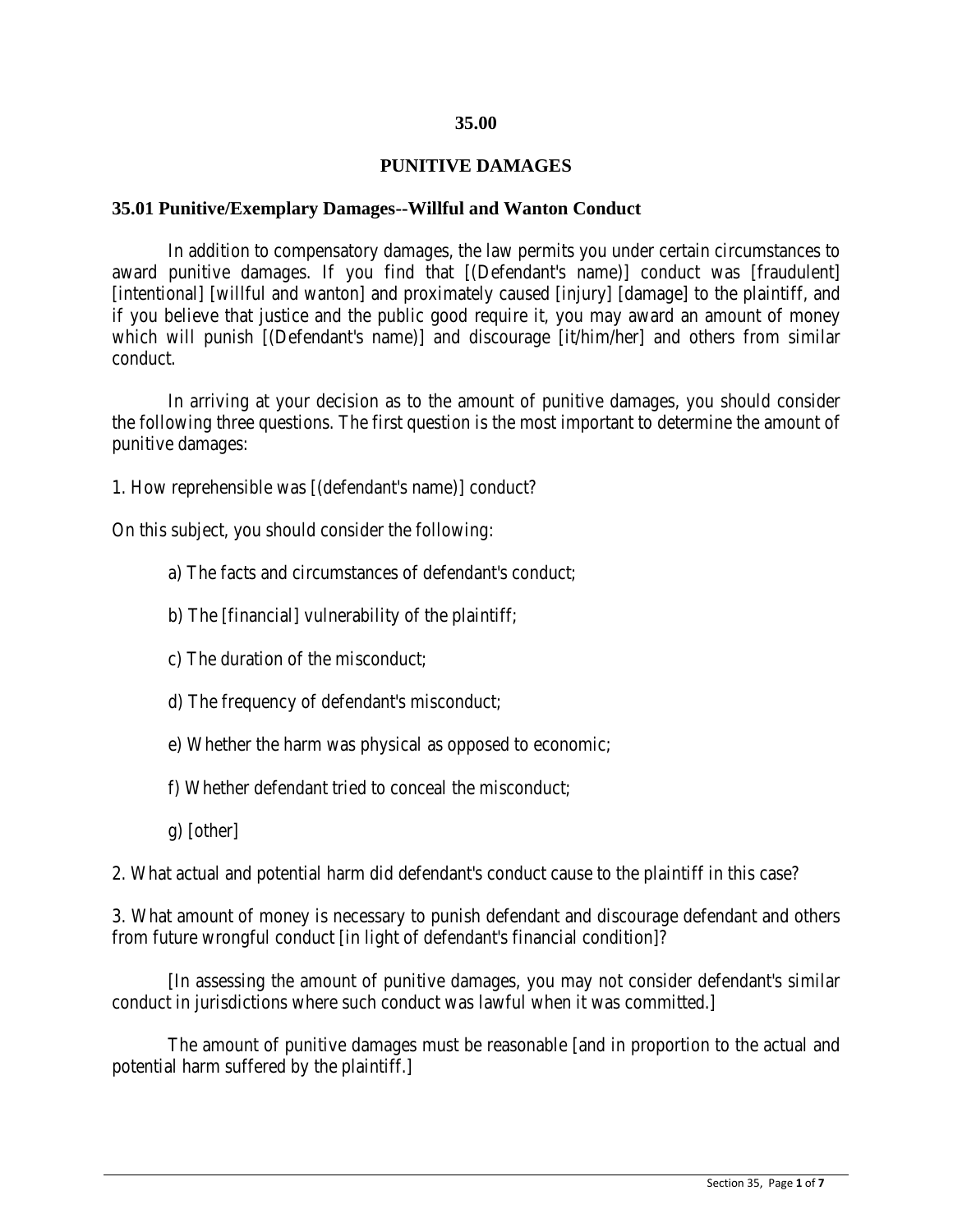### **Notes on Use**

This instruction should be given in conjunction with IPI 14.01 when punitive damages could be awarded. The U.S. Supreme Court has provided direction to courts for instructing a jury on punitive damages in cases, culminating with *State Farm v. Campbell*, 538 U.S. 408, 123 S.Ct. 1513, 155 L.Ed.2d 585 (2003).

The phrase "financial vulnerability" comes from *State Farm* and *BMW of North America v. Gore,* 517 U.S. 559, 116 S.Ct. 1589, 134 L.Ed.2d 809 (1996). By context, it appears that the jury should also be permitted to consider other vulnerabilities if such evidence is in the record.

In identifying factors to consider concerning defendant's reprehensibility, the U.S. Supreme Court did not limit other factors the jury may consider. If appropriate, and if additional factors are present in the evidence, the court may instruct the jury to consider them.

"Financial condition" is bracketed because it is not necessary for a defendant's financial condition to be in evidence for a jury to award punitive damages. *Deal v. Byford,* 127 Ill.2d 192, 204, 130 Ill.Dec. 200, 537 N.E.2d 267 (1989); *Ford v. Herman,* 316 Ill.App.3d 726, 734-735, 249 Ill.Dec. 942, 737 N.E.2d 332 (5th Dist. 2000).

The next to last paragraph should be used only in those cases like *State Farm* where conduct that may give rise to punitive damages in the forum state may be lawful in other states. There must be a basis in the evidence of such extra-jurisdictional conduct and its lawfulness to warrant the inclusion of this bracketed paragraph.

The idea of proportionality of the punitive award to the compensatory award is expressed in *State Farm v. Campbell* and *BMW v. Gore*. The Court did not specify what "in proportion" means. The Court refused to approve a punitive award that was 145 times the compensatory award. *State Farm, supra* at 429. The Court included language favoring a single digit multiplier. ("Single-digit multipliers are more likely to comport with due process, while still achieving the State's goals of deterrence and retribution, than awards with ratios in the range of 500 to 1 ... or, in this case, 145 to 1," *State Farm, supra* at 425.) *See Mathias v. Accor Economy Lodging,* 347 F.3d 672 (7th Cir. 2003); *Philip Morris USA v. Williams,* 340 Or. 35 (2005), *cert. granted*, 126 S.Ct. 2329 (2006), *judgment vacated*, 127 S.Ct. 1057 (2007). Instructing a jury concerning "proportionality" was not mandated or prohibited by *State Farm* or by Illinois case law. Whether the bracketed language concerning "proportionality" should be included in the instruction should be decided on a case by case basis.

#### **Comment**

Where punitive damages may be assessed, they are allowed in the nature of punishment and as a warning and example to deter the defendant and others from committing like offenses in the future. *Kelsay v. Motorola, Inc.,* 74 Ill.2d 172, 186, 23 Ill.Dec. 559, 384 N.E.2d 353 (1978); *Loitz v. Remington Arms Co.,* 138 Ill.2d 404, 415-416, 563 N.E.2d 397 (1990); *Mattyasovszky v.*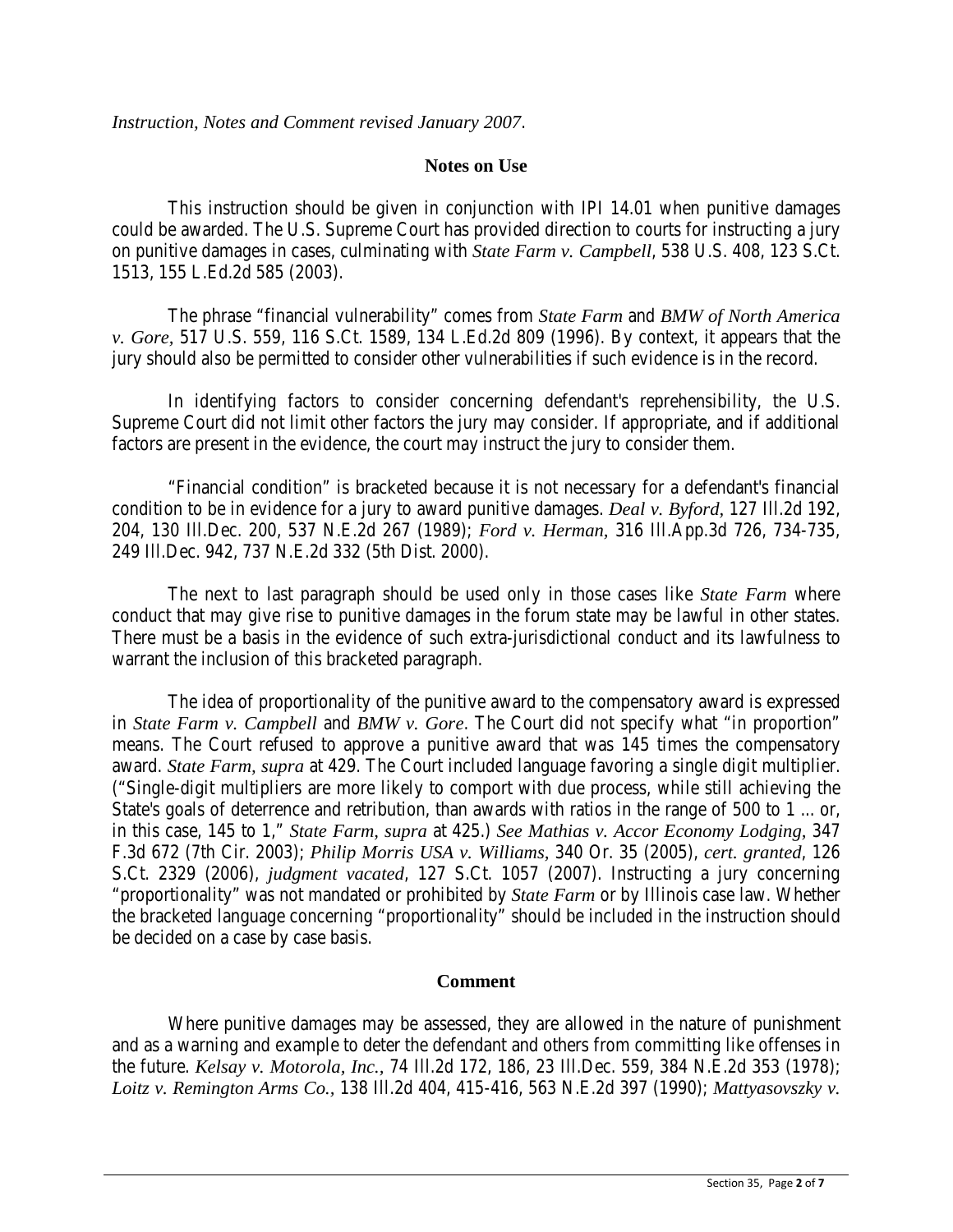*West Towns Bus Co.,* 61 Ill.2d 31, 35, 330 N.E.2d 509 (1975).

The Illinois Supreme Court established that a reviewing court would "not disturb an award of punitive damages on grounds that an amount is excessive unless it is apparent that the award is a result of passion, partiality or corruption." *Deal v. Byford,* 127 Ill.2d 192, 204, 130 Ill.Dec. 200, 537 N.E.2d 267 (1989). There were no clear guidelines in Illinois for determining when a punitive damages award was excessive. *Hazelwood v. Illinois Central Gulf R.R.,* 114 Ill.App.3d 703, 711, 71 Ill.Dec. 320, 450 N.E.2d 1199 (4th Dist. 1983). Relevant circumstances that a reviewing court should consider in determining whether a punitive damage award is excessive are to include the nature and enormity of the wrong, the financial status of the defendant, and the potential liability of the defendant. *Deal v. Byford, supra* at 204, citing *Hazelwood v. Ill. Cent. Gulf R.R., supra* at 712-713.

In a series of cases beginning in 1989, the U.S. Supreme Court squarely faced the question of what constituted an excessive punitive damage award. *Browning-Ferris Indus. of Vermont, Inc., v. Kelco Disposal, Inc.,* 492 U.S. 257 (1989); *Pac. Mut. Life Ins. Co. v. Haslip,* 499 U.S. 1, 111 S.Ct. 1032, 113 L.Ed.2d 1 (1991); *TXO Prod. Corp. v. Alliance Res. Corp.,* 509 U.S. 443 (1993); *Honda Motor Co. v. Oberg,* 512 U.S. 415, 114 S.Ct. 2331, 129 L.Ed.2d 336 (1994); *BMW of North America v. Gore,* 517 U.S. 559, 116 S.Ct. 1589, 134 L.Ed.2d 809 (1996); *Cooper Indus. v. Leatherman Tool Group, Inc.,* 532 U.S. 424 (2001); *State Farm Mut. Auto Ins. Co. v. Campbell,* 538 U.S. 408, 123 S.Ct. 1513, 155 L.Ed.2d 585 (2003).

In *BMW v. Gore*, *supra,* the Court declared that constitutional principles embodied in the due process clause of the 14th Amendment required that reviewing courts use three "guideposts" to determine whether a punitive damage award is excessive:

- (1) the degree of reprehensibility;
- (2) the disparity between the actual or potential harm suffered by the plaintiff and the punitive damage award;
- (3) the difference between the punitive damage award and the civil penalties authorized or imposed in comparable cases.

*BMW v. Gore*, *supra*; *State Farm v Campbell*, *supra*; *Int'l Union of Operating Eng'rs, Local 150 v. Lowe Excavating Co.,* 327 Ill. App. 3d 711, 765 N.E.2d 21, 262 Ill. Dec. 195 (2002) and cited in *Turner v. Firstar Bank, N.A.,* 363 Ill.App.3d 1150, 1163, 300 Ill.Dec. 927, 845 N.E.2d 816 (5th Dist. 2006). Of these guideposts, "the most important indicium of the reasonableness of a punitive damage award is the degree of reprehensibility of the defendant's conduct." *BMW v. Gore, supra* at 575. "Reprehensibility" is a quality the Supreme Court asks reviewing courts to recognize through careful consideration of the following factors:

- (1) Whether the harm caused was physical as opposed to economic;
- (2) Whether the tortious conduct evinced an indifference to or a reckless disregard of the health or safety of others;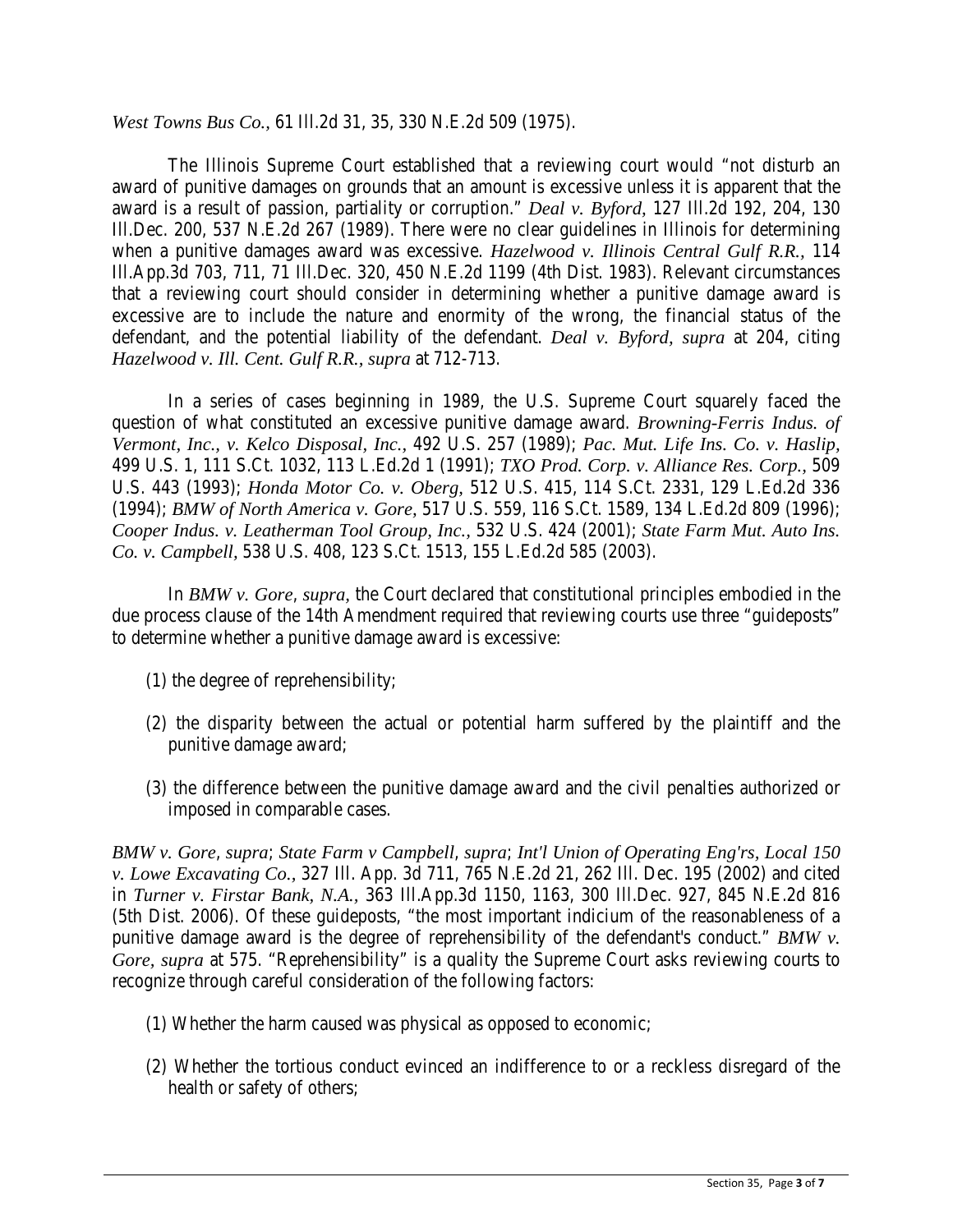- (3) Whether the target of the conduct had financial vulnerability;
- (4) Whether the conduct involved repeated actions or was an isolated incident; and
- (5) Whether the harm was the result of intentional malice, trickery, deceit or mere accident. *International Union of Operating Engineers, Local 150 v. Lowe*, *supra.*

While any punitive damages imposed should reflect the enormity of the tortfeasor's offense, *BMW,* 517 U.S. at 525, the second guidepost--the disparity between the actual or potential harm suffered and the punitive award--reminds the reviewing court that the award should not be "grossly out of proportion to the severity of the offense," *Id*. citing *Pacific Mutual Life Insurance Co. v. Haslip,* 499 U.S. 1, 111 S.Ct. 1032, 113 L.Ed.2d 1 (1991). The Court has indicated its reluctance "to identify concrete constitutional limits on the ratio between the harm, or potential harm, to the plaintiff and the punitive damage award," *State Farm*, 538 U.S. at 424, citing *BMW*, 517 U.S. at 582. While refusing a "bright line ratio" above which punitive damages cannot exceed, the Court did suggest that "few awards exceeding single-digit ratio between punitive and compensatory damages, to a significant degree, will satisfy due process." *State Farm*, 338 U.S. at 425.

In translating this concept of proportionality, the Seventh Circuit of the U.S. Court of Appeals in *Mathias v. Accor Economy Lodging, Inc.,* 347 F.3d 672, 676 (7th Cir. 2003) held not only that "punitive damages should be proportional to the wrongfulness of the defendant's actions," but also that "the punishment should fit the crime." Still, the Seventh Circuit avoided any semblance of rigid measurement by embracing the challenges that extreme examples of bad acts might pose to a jury. In other words, proportionality may be "modified when the probability of detection is very low (a familiar example is the heavy fines for littering) or the crime is potentially lucrative (as in the case of trafficking in illegal drugs)." *Id*.

Before *State Farm v. Campbell*, (2003), the Illinois Supreme Court last addressed the concept of proportionality in a 1989 decision, *Deal v. Byford,* 127 Ill. 2d 192, 204, 130 Ill.Dec. 200, 537 N.E.2d 267 (1989), where it said "There is no requirement that the amount of punitive damages imposed on a defendant bear any particular proportion to the size of the plaintiff's compensatory recovery." No subsequent pronouncement has been made by the Court. Nevertheless, the concept of proportionality as expressed by the U.S. Supreme Court has surfaced, relatively intact, in Illinois appellate decisions, such as *Turner v. Firstar Bank, N.A.,* 363 Ill.App.3d 1150, 300 Ill.Dec. 927, 845 N.E.2d 816 (5th Dist. 2006) (reducing punitive damages to an amount that would be less than the double-digit ratio between punitive and compensatory damages against which the *State Farm* Court cautioned); *Franz v. Calaco Development,* 352 Ill.App.3d 1129, 288 Ill.Dec. 669, 818 N.E.2d 357 (2nd Dist. 2004) ("While the amount to be awarded in punitive damages rests largely within the province of the jury, that "discretion" is not arbitrary or unlimited"); and *Hazelwood v. Illinois Central Gulf Railroad,* 114 Ill.App.3d 703, 713, 71 Ill.Dec. 320, 450 N.E.2d 1199 (4th Dist. 1983) ("recognizing that punitive damages are in the nature of a criminal sanction, we are simply saying that the punishment should fit the crime. An award which is disproportionate to the wrong serves none of the purposes of punitive damages and is excessive.").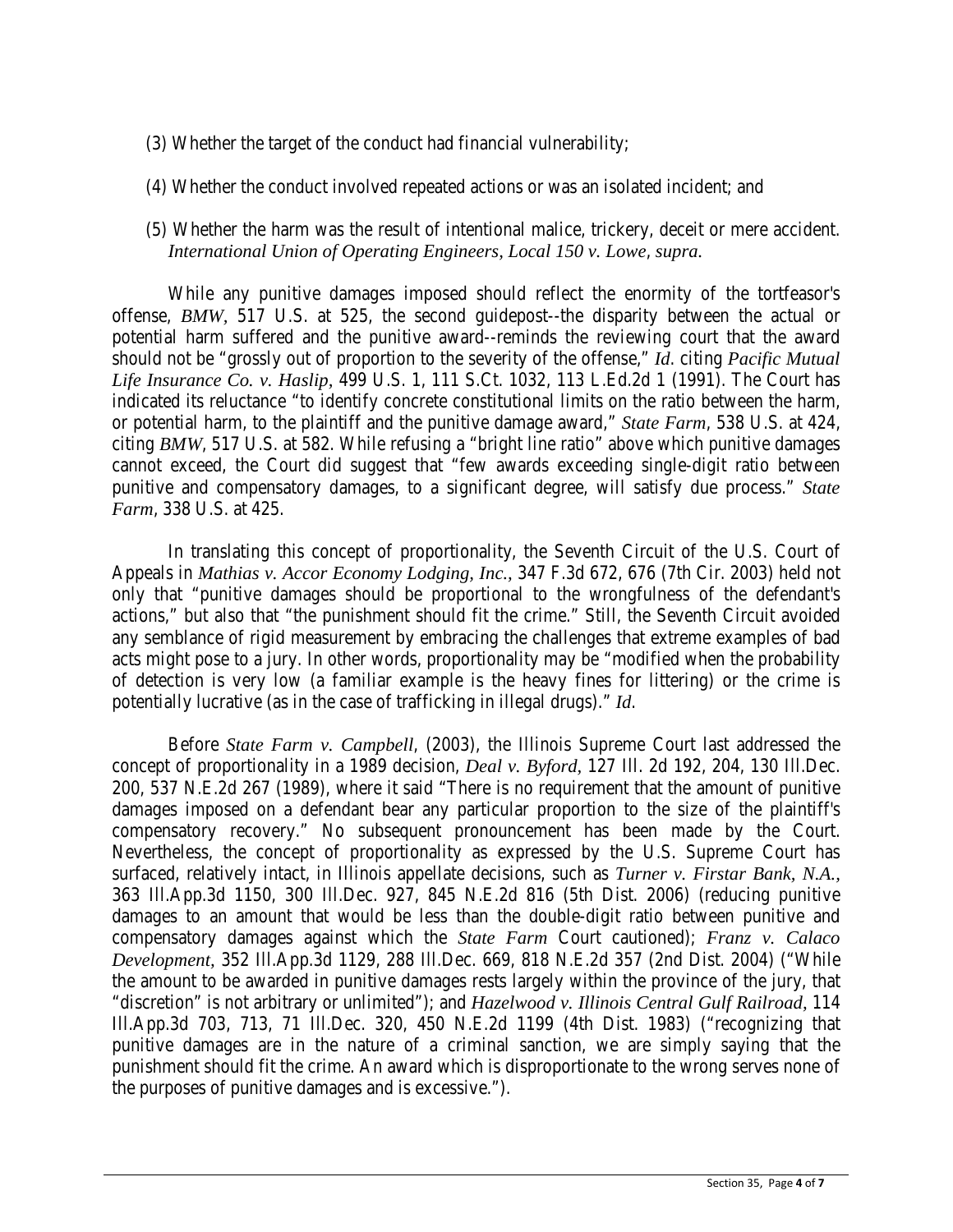The Illinois Supreme Court recently reduced a punitive damages award to a ratio of 11:1 from an Appellate Court remittitur of 75:1 in *International Union of Operating Engineers, Local 150 v. Lowe*, *supra.* The Court discussed the idea of proportionality and the *Mathias v. Accor Economy Lodging, Inc.*, *supra,* decision.

Cognizant of the fact that its admonishments were directed to reviewing courts, the U.S. Supreme Court has also indicated that vague instructions that merely inform the jury to avoid "passion or prejudice" do little to aid the decision maker in its task of assigning appropriate weight to evidence that is tangential or only inflammatory. *State Farm v. Campbell, supra* at 418. The Committee, in revising the jury instructions addressing punitive damages, sought to honor the three constitutional "guideposts" established by U.S. Supreme Court while simultaneously emphasizing that the ultimate determination as to the size of the penalty imposed must be dictated by the circumstances of each particular case. *Deal v. Byford*, 127 Ill.2d 192, 205, 130 Ill.Dec. 200, 537 N.E.2d 267 (1989). "Even though the assessment of punitive damages is not a purely factual finding, it is a 'fact sensitive' undertaking." *Franz*, 352 Ill.App.3d at 1143, citing *Cooper Industries, Inc.,* 532 U.S. at 437. Room is to be left for relatively high punitive damage awards in situations where particularly loathsome acts resulted in but small amounts of measurable economic damages. *Turner*, 363 Ill.App.3d 1150, 1164, citing *State Farm*, 538 U.S. at 425.

The Committee formulated an instruction that incorporated the distinguishing factors of reprehensibility. Precisely which factor must be included in an instruction submitted to a jury is case specific and to be carefully weighed. For instance, the *State Farm* opinion suggests that the jury consider whether the harm was physical rather than economic, yet, experience allows that under certain circumstances an economic loss willfully created can be equally as devastating to a plaintiff. Regardless, in any punitive assessment, the degree of reprehensibility of the defendant's conduct must be the pivotal consideration.

The Committee is also of the opinion that current definitions of the term "willful and wanton" (14.01) and "proximate cause" (15.01) are plainly stated, well settled under current Illinois law and not inconsistent with the U.S. Supreme Court decisions. The instructions were designed to provide guidance to a jury that must determine whether punitive damages should be awarded at all; and if so, how to go about the process of evaluating the defendant's misconduct in light of their own experience and the facts of the case.

The Committee also considered the following cases: *Home Savings & Loan Ass'n v. Schneider,* 108 Ill.2d 277, 91 Ill.Dec. 590, 483 N.E.2d 1225 (1985); *Proctor v. Davis,* 291 Ill.App.3d 265 (1st Dist. 1997); *Heldenbrand v. Roadmaster Corp.,* 277 Ill.App.3d 664 (5th Dist. 1996).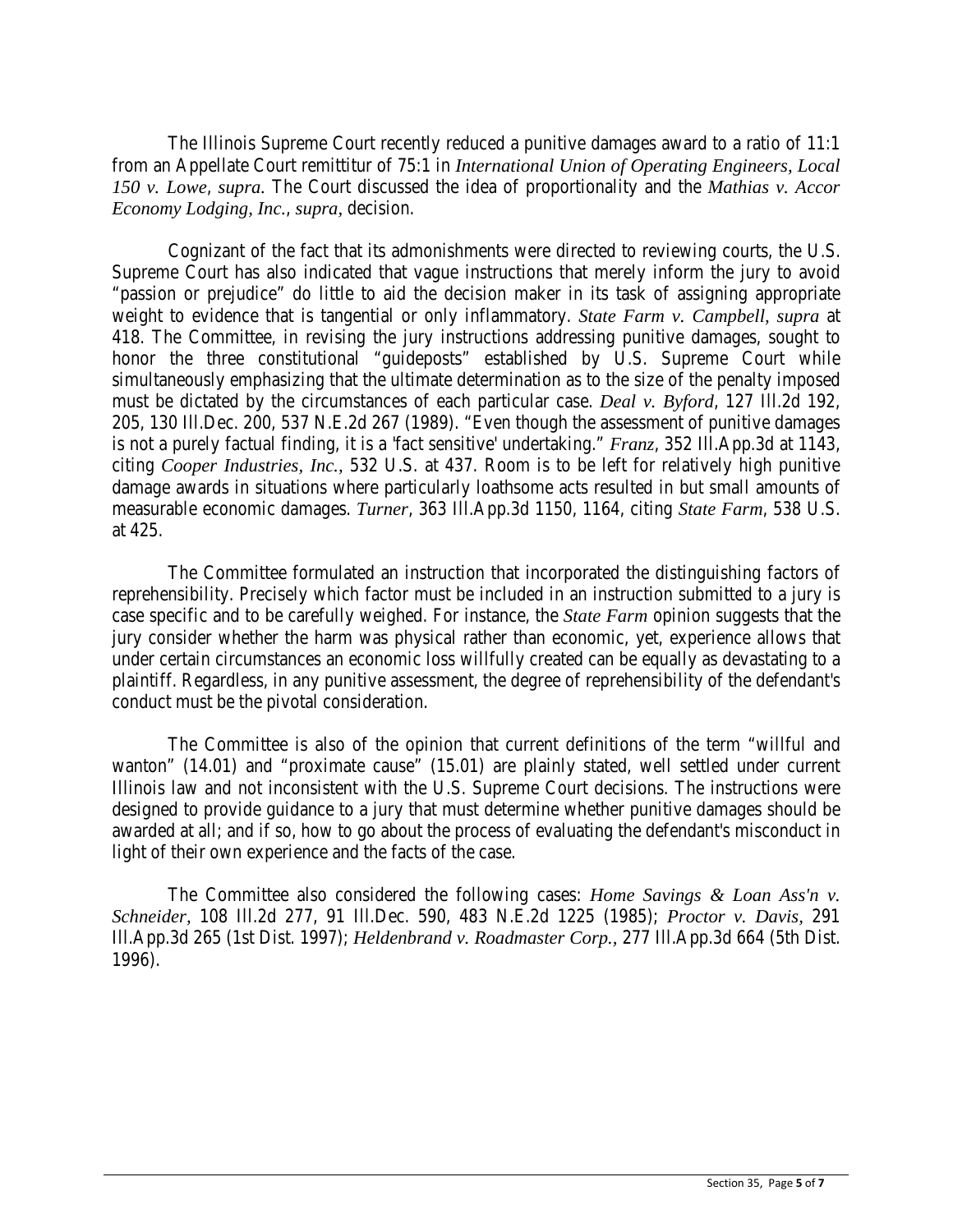# **35.02 Punitive/Exemplary Damages--Willful and Wanton Conduct--Corporate Defendant's Liability**

[(Defendant's name)] is a corporation and can act only through its officers and employees. As to plaintiff's claim for compensatory damages against [(Defendant's name)], any act or omission of an officer or employee within the scope of his employment is the act or omission of the defendant corporation.

As to plaintiff's claim for punitive damages against [(Defendant's name)], a different rule applies. Punitive damages may be awarded against [(Defendant's name)] only (1) if you find in favor of plaintiff(s) and against [(Defendant's name)] under Count of the complaint, and (2) if you find that, as to the act(s) or omission(s) giving rise to liability under Count \_\_, [[State condition (a), (b), (c) or (d)].] [one or (more) (both) of the following conditions (is) (are) proved:]

[(a)] [The corporation, through its management, authorized the doing and the manner of the act or omission] [; or]

[(b)] [The employee responsible for the act or omission was unfit, and the corporation was reckless in employing him] [; or]

 $[(c)]$  [The act or omission was that of a managerial employee who was acting in the scope of his employment] [; or]

[(d)] [The corporation, through its management or a managerial employee, ratified or approved the act or omission].

*Instruction, Notes and Comment approved January 2007.*

# **Notes on Use**

This instruction should be given with IPI 35.01 in any case in which a submissible case for punitive damages has been made and such damages are sought against a corporate defendant.

Use the appropriate subparagraphs (a)-(d), depending on the facts of the case.

Additional agency instructions may be used as appropriate. *See* Chapter 50.

#### **Comment**

This instruction is based on the requirements of *Restatement (Second) of Torts,* Section 909 and the *Restatement (Second) of Agency*, Section 217C. Those sections have been cited in *Mattyasovszky v. West Towns Bus Co.,* 61 Ill.2d 31 (1975); *Deal v. Byford,* 127 Ill.2d 192, 130 Ill.Dec. 200, 537 N.E.2d 267 (1989); *Kennan v. Checker Taxi Co.,* 250 Ill.App.3d 155 (1st Dist. 1993); *Kemner v. Monsanto Co.,* 217 Ill.App.3d 188, 207, 160 Ill.Dec. 192, 576 N.E.2d 1146 (5th Dist. 1991); *Bryant v. Livigni,* 250 Ill.App.3d 303, 311, 188 Ill.Dec. 925, 619 N.E.2d 550